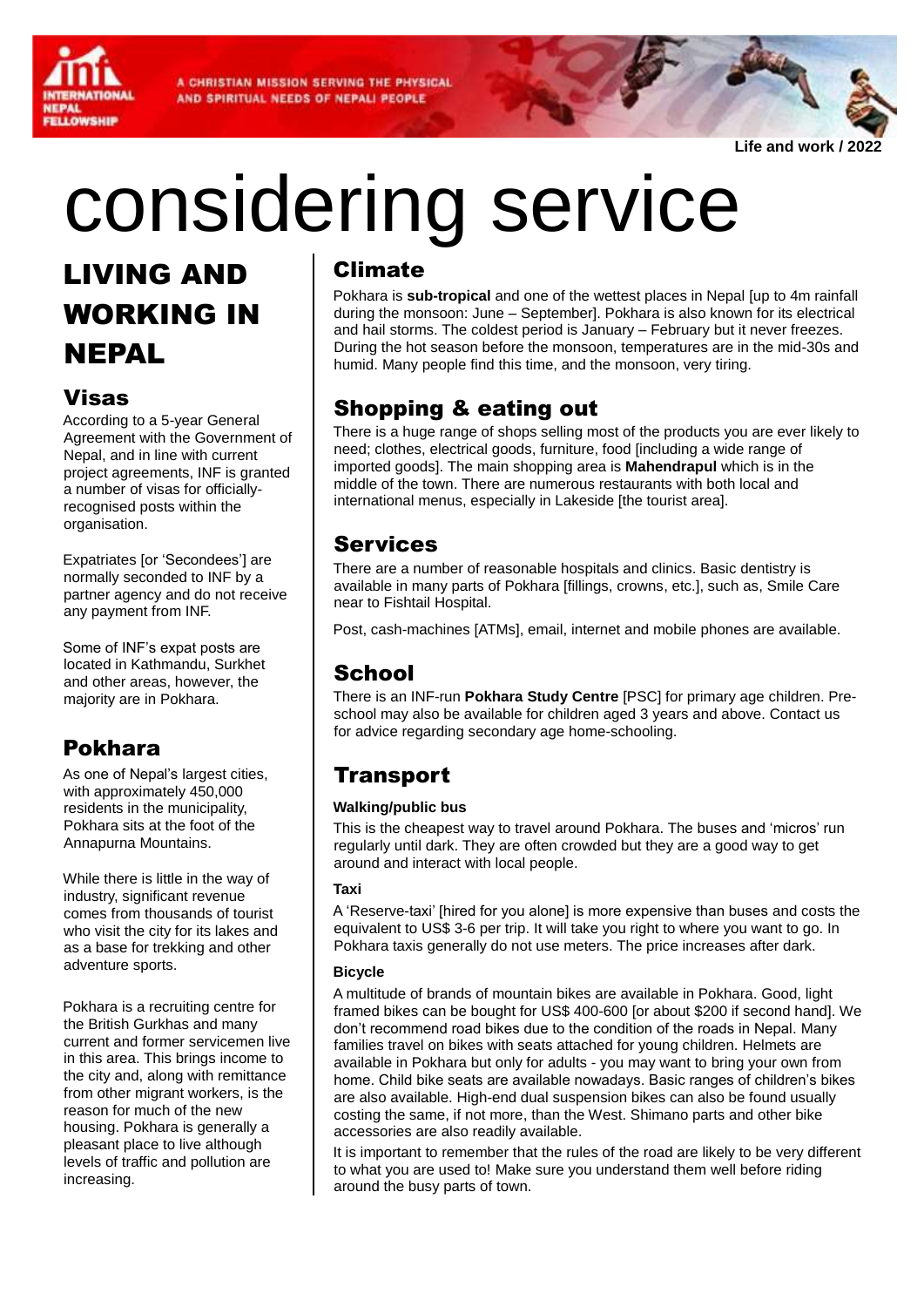## Church

There are at least 50 churches in the valley; the largest and oldest are Ram Ghat and Nayagaun. We expect expats to get involved in their local Nepali church but an Englishmedium Sunday service is also held on a regular basis.

## **Housing**

INF will help you find accommodation. The lease is in the tenant's name but payments [normally 3 months in advance] can be made via the INF Admin and Support Office, rather than directly with the landlord. Tenants are responsible for the payment of utilities, such as, water and electricity.

Most expats employ a domestic worker [**'didi' or 'bahini'**] to wash clothes, cook and clean.

## Language & **Orientation [LOT]**

Training in the Nepali language and cultural orientation is arranged for expatriate workers, differing in length depending on the duration of their assignments.

## R&R

We recommend that you set aside time to rest properly. Thankfully, Pokhara and the surrounding countryside is an excellent place to enjoy God's beautiful creation. The local expat team can make good recommendations.

Pollution and busy traffic are becoming more of an issue in Pokhara. Be aware that the prices mentioned do vary due to the constant change in exchange rates and inflation.

#### **Motorbike**

Some people purchase their own motorbike or scooter. Prices range from about US\$ 2,000 – 3,000 for a basic model. Higher specification bikes [e.g. those from Japan] may be available but are expensive and parts can be hard to find. The process of getting a licence and other documentation can be complex and timeconsuming. Second-hand motor bikes are available from time to time.

Again some bike seats from home countries have been brought out with a special rack made on the back of the motorbike to carry children up to four years of age. Older children should sit behind the rider with a belt attaching them to the rider if possible.

All persons riding on a motorbike **must wear helmets** (a legal requirement for the driver). Adult helmets are available but may not be of the same safety standard as in your home country. Baby size helmets need to be brought with you for children under three. A quality small-sized motorbike helmet for children between three and ten is advisable, although low quality small helmets are available.

#### **IMPORTANT NOTE:**

#### **Be sure to check your health insurance policy. Are you covered if you don't wear a helmet (as a passenger)? And on what size of engine [CC] are you covered?**

#### **Cars**

Cars, even second-hand, are very expensive due to this high level of customs tax (about 280%). Most brands cost at least US\$ 20,000 although the new Nano [from India] may be purchased for about US\$ 8,000

Note: it is important to remember that the rules of the road are likely to be very different to what you are used to! Make sure you understand them well before driving. There is a session on this in the orientation course.

#### **From town to town**

A local bus or minibus/Hiace is the cheapest form of travel in Nepal, but not always the most reliable or safest. Take local advice at the time you wish to travel. You may also encounter delays [breakdowns, transport strikes, etc.].

Tourist buses between Kathmandu and Pokhara are a safe way to travel and cost from US\$ 5-15 one way.

It is also possible to hire a private vehicle [with a driver] which costs between US\$ 95-150.

Pokhara has a domestic airport with multiple airlines and flights per day to Kathmandu [approximately US\$ 80 one way].

The INF office can make bookings for you, or you can do this directly or through a local agent.

#### **INF vehicles**

You may book an INF vehicle with a driver for private use within your centre and for transporting you or your goods to other towns, e.g. Pokhara to Kathmandu. Rates are charged according to the number of kilometres travelled [this will include the vehicle's return, even if you're not in it]. Additional charges are made if the driver is required to stay overnight.